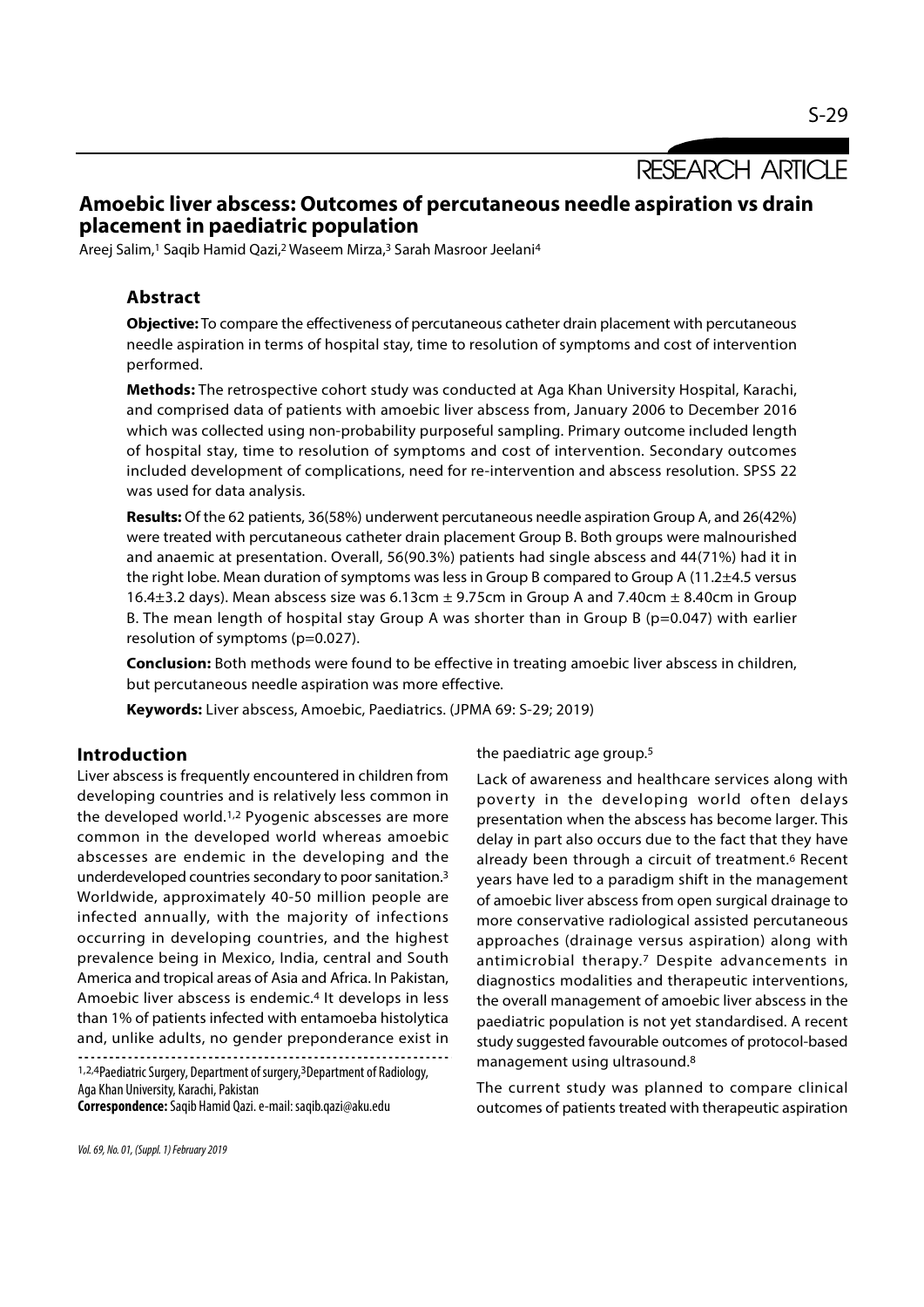with those treated with drain placement.

#### Patients and Methods

The retrospective cohort study was conducted at Aga Khan University Hospital (AKUH), Karachi, and comprised data of patients with amoebic liver abscess from, January 2006 to December 2016 which was collected using nonprobability purposeful sampling. Those treated with percutaneous needle aspiration (PCA) were placed in Group A, while those who underwent percutaneous catheter drain placement (PCD) were in Group B. Approval was obtained from the institutional ethics review committee, and the International Classification of Diseases, Ninth Revision, Clinical Modification (ICD9-CM)9 codes 572.0 and K75.0 were used to identify patients with the diagnosis of amoebic liver abscess within the hospital's patient database. Both the interventions had been done by radiologists under sedation using Xario 2D (Toshiba) machine with paediatric probe. A spinal needle was used for aspiration (16-18 French) and non-locking pigtail drains (8-14 French) for drain placement. The size had been selected depending upon age and weight of the child. patient database. Both the interventions had been done<br>by radiologists under sedation using Xario 2D (Toshiba)<br>machine with paediatric probe. A spinal needle was used<br>for aspiration (16-18 French) and non-locking pigtail d

Data included related to patients below 18 years of age, with the diagnosis of amoebic liver abscess on haemagglutination (IHA) titre and with no growth on liver abscess pus culture. All patients were started on weightbased doses of ceftriaxone and metronidazole. Ceftriaxone was discontinued once IHA titres were reported positive, and metronidazole was continued for 21 days in total. Data excluded related to patients with pyogenic liver abscess, mixed liver abscess, patients treated on medical Figuential computer in the diagnosis of all positive indirect<br>
Anamagglutination (IHA) titre and with no growth on liver<br>
abscess pus culture. All patients were started on weight-<br>
based doses of ceftriaxone and metronida immunodeficiency and all patients with underlying hepatobiliary disorder. Also excluded were incomplete medical records and of those who were lost to follow-up.

Medical records accessed included both inpatient charts and outpatient clinical notes, along with radiological imaging, interventions and laboratory investigations performed during index admission with the diagnoses of amoebic liver abscess. A predesigned questionnaire was used as the data collection tool. Patients were then divided into the two PCA and PCD groups. Demographics, initial laboratory investigations, type of intervention, resolution of symptoms, length of hospital stay, cost of intervention and complications were analysed. Amount of purulent aspirate could not be retrieved given the retrospective

nature of the study. All patients were followed for need of re-aspiration, duration of drain placement and for any changes noted on repeat ultrasound, if performed. Resolution of symptoms included resolved pain with no further episode of fever, tolerating diet and ambulating freely.

SPSS 22 was used to analyse data. Demographic factors and clinical characteristic were summarised with frequencies and percentages for categorical variables and mean and standard deviation for continuous variables. Categorical variables were analysed using chi-square test, and student's t-test was used to analyse continuous variables. P<0.05 was considered statistically significant.

### Results

Of the 121 cases initially identified, 62(51%) made the final cut. Of them, 36(58%) had undergone PCA and were placed in Group A, while 26(42%) patients had PCD and were placed in Group B.

Mean age in Group A was lower than in Group B. Mean duration of symptoms was less in Group B compared to Group A (11.2±4.5 versus 16.4±3.2 days). Patients in both groups suffered from anaemia and chronic malnutrition. (Table 1).

Overall, 56(90.3%) patients had single abscess and 44(71%) had it in the right lobe. Mean abscess size was 6.13cm  $\pm$ 9.75cm in Group A and 7.40cm  $\pm$  8.40cm in Group B (Table 2).

|  |  |  |  |  | <b>Table-1:</b> Demographics of patients presenting with amoebic liver abscess. |  |  |  |  |
|--|--|--|--|--|---------------------------------------------------------------------------------|--|--|--|--|
|--|--|--|--|--|---------------------------------------------------------------------------------|--|--|--|--|

| <b>Patient characteristics</b>                | $PCA (n=36)$   | $PCD(n=26)$    |
|-----------------------------------------------|----------------|----------------|
| Age (years)                                   | $7.8 \pm 4.5$  | $11.2 \pm 4.9$ |
| Height and weight percentile -5th to 50th (%) | $86.1 \pm 1.9$ | $84.7 \pm 1.7$ |
| $Hb(q\%)$                                     | $9.9 \pm 1.9$  | $8.9 \pm 1.7$  |
| Duration of symptoms at presentation (days)   | $16.4 \pm 3.2$ | $11.2 \pm 4.5$ |
| Antimicrobial therapy at presentation (%)     | 69.4           | 59.7           |
|                                               |                |                |

PCA: Percutaneous needle aspiration

PCD: Percutaneous catheter drain

| <b>Abscess characteristics</b> | $PCA (n=36)$        |          |             |                     | $PCD(n=26)$ |          |  |
|--------------------------------|---------------------|----------|-------------|---------------------|-------------|----------|--|
| No. of Abscess (%)             | Single              | Multiple |             | Single              |             | Multiple |  |
|                                | 86.1                | 13.9     |             | 96.2                |             | 3.8      |  |
| Lobe of Liver (%)              | Right               | Left     | <b>Both</b> | Right               | Left        | Both     |  |
|                                | 75                  | 19.4     | 5.6         | 65.4                | 26.9        | 77       |  |
| Average Size of Abscess (cm)   | 6.13cm $\pm$ 9.75cm |          |             | 7.40cm $\pm$ 8.40cm |             |          |  |

PCA: Percutaneous needle aspiration

PCD: Percutaneous catheter drain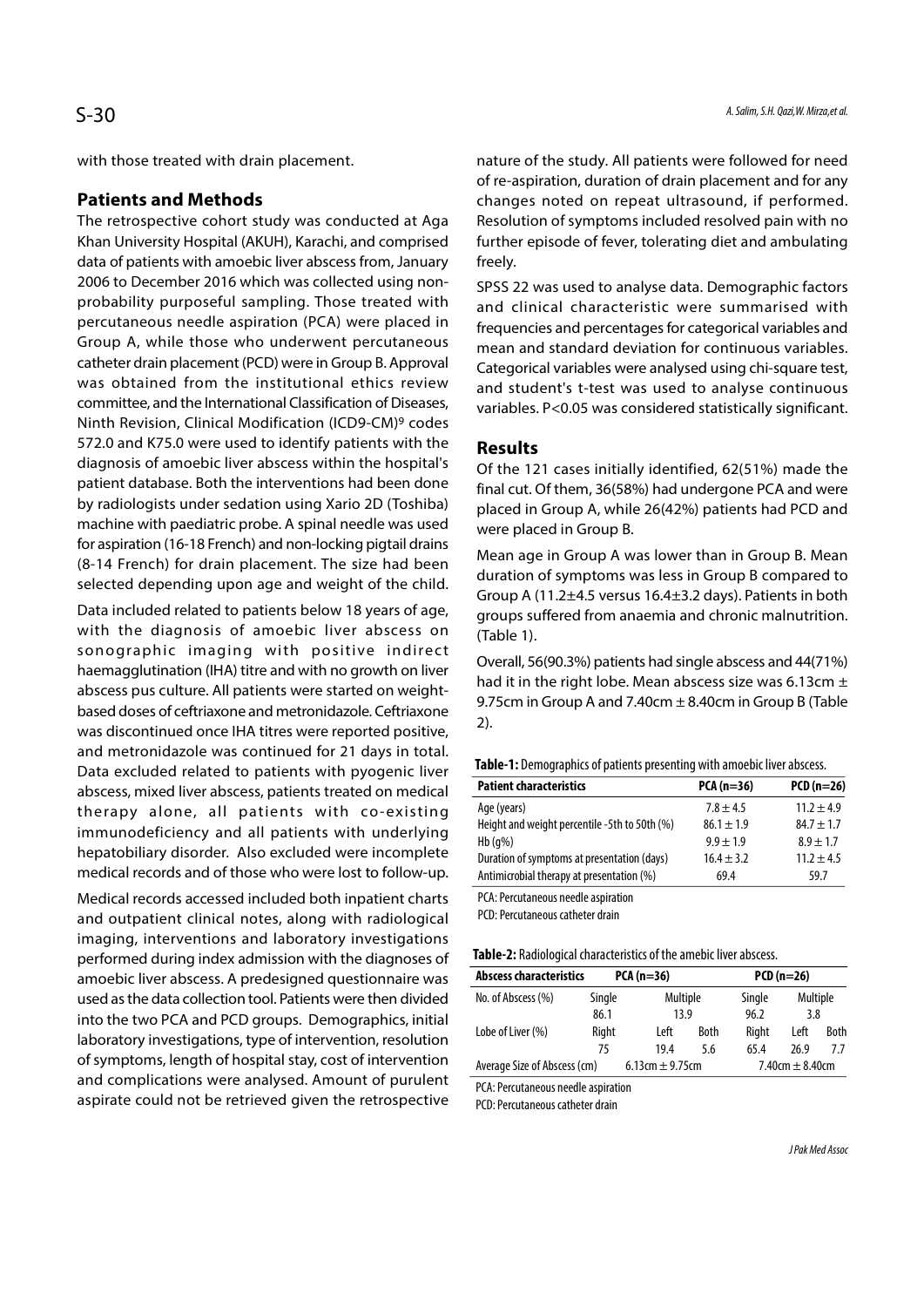Table-3: complications encountered in both groups of patients with amoebic liver abscess

|                         | <b>IIVEL UNJECTS.</b>                                                                  |                                                                               |         |
|-------------------------|----------------------------------------------------------------------------------------|-------------------------------------------------------------------------------|---------|
| Mode of<br>intervention | PCA<br>$(n=36)$                                                                        | PCD<br>$(n=26)$                                                               | p-value |
| Type of<br>complication | Intracavity haemorrhage 1<br>Re-aspiration 3<br>Failure of PCA 3<br>Empyema thoracis 1 | Bleeding from drain site 1<br>Empyema thoracis 1<br>Intraperitoneal rupture 1 |         |
| Complication            | 8 (22.2%)                                                                              | $3(11.1\%)$                                                                   | 0.424   |
| $\sim$ $\sim$ $\sim$    | <br>                                                                                   |                                                                               |         |

PCA: Percutaneous needle aspiration

PCD: Percutaneous catheter drain

The mean length of hospital stay Group A was shorter than in Group B (p=0.047) with earlier resolution of symptoms (p=0.027). In Group A, 8(22%) patients had post-aspiration complications or failed aspiration, while 3(11.5%) patients in Group B had post-drain placement (p>0.05) (Table 3).

The mean length of duration of drain placement in Group B was 9.42±5.073 days and 7(27%) patients required intermittent flushing of the drain. In Group A, 3(8.3%) patients required re-aspiration once or more. Follow-up ultrasounds were performed in 38(61%) patients, and all patients irrespective of group showed improvement and/or resolution of abscess cavity (p>0.05).

Patients in Group A incurred less than half the procedure cost of Group B. Further analysis could not be carried out on this due to limitation of purged billing records.

#### **Discussion**

Results suggest PCA was a more cost-effective modality of intervention with shorter length of hospital stay and quicker resolution of symptoms. Patients who underwent PCA incurred less than half the cost of PCD at our institution. Our results are comparable with those of Choudhury et al., that medical management alone and in combination with PCA was successful in majority of the patients.8

Amoebic liver abscess is almost non-existent in the developed world arising only in immigrants, those with underlying immunodeficiency and those affected by poor hygiene practices and unsanitary conditions. We found amoebic liver abscess to be more common in malnourished and anaemic children, both of which are risk factors for the development of liver abscess in those inflicted with intestinal amoebiasis. There were no significant age differences in between the groups. The duration of symptoms prior to presentation was way beyond 10 days in both groups with more than 50% of the patients in both groups on antimicrobial therapy with no resolution of symptoms. As reiterated by our study, amoebic liver abscess is mostly solitary and more predominant in the right lobe of the liver due to the underlying vascular anatomy of the liver itself. Both groups had patients with liver abscess greater than 5cm in size, which is used as a predictive factor for surgical intervention.10

Although our patients suffered complications, these complications were not statistically significant when comparing the groups. It is, however, worthwhile to note that those who underwent PCD had longer hospital stay coupled with drain-site pain and discomfort, but this was only subjectively assessed. Choudhary et al. also preferred PCA as avoidance of an indwelling catheter was found to be more comfortable to the patient, reducing catheterrelated complications such as blockage and dislodgment.8 PCA can effectively be utilised for multi-septated collections as septations can be broken under ultrasound guidance and effective aspiration achieved without the need for drain placement.8 It is important to note that an early repeat ultrasound is not required in all cases of amoebic liver abscess that have undergone any surgical intervention, as it may take a long time for radiological resolution even after clinical recovery.11The current study is the first to compare two currently practised interventional modalities solely in patients with amoebic liver abscess, and to compare cost-effectiveness of both the modalities.

However, since it is a single-institution study, generalisation of results is therefore not possible. A multicentric approach is required for a true representation. Besdies, the sample size was too small to be meaningful, and we recommend a large randomised control trial comparing both types of intervention along with medical treatment. Another drawback of this study is that it does not account for any details of medical therapy received by the patients prior to presentation, as this could be a confounder.

#### Conclusion

PCA and PCD are both effective in treating amoebic liver abscess in children. The study found PCA to be less expensive and more effective with earlier resolution of symptoms clinically and shorter lengths of hospital stay.